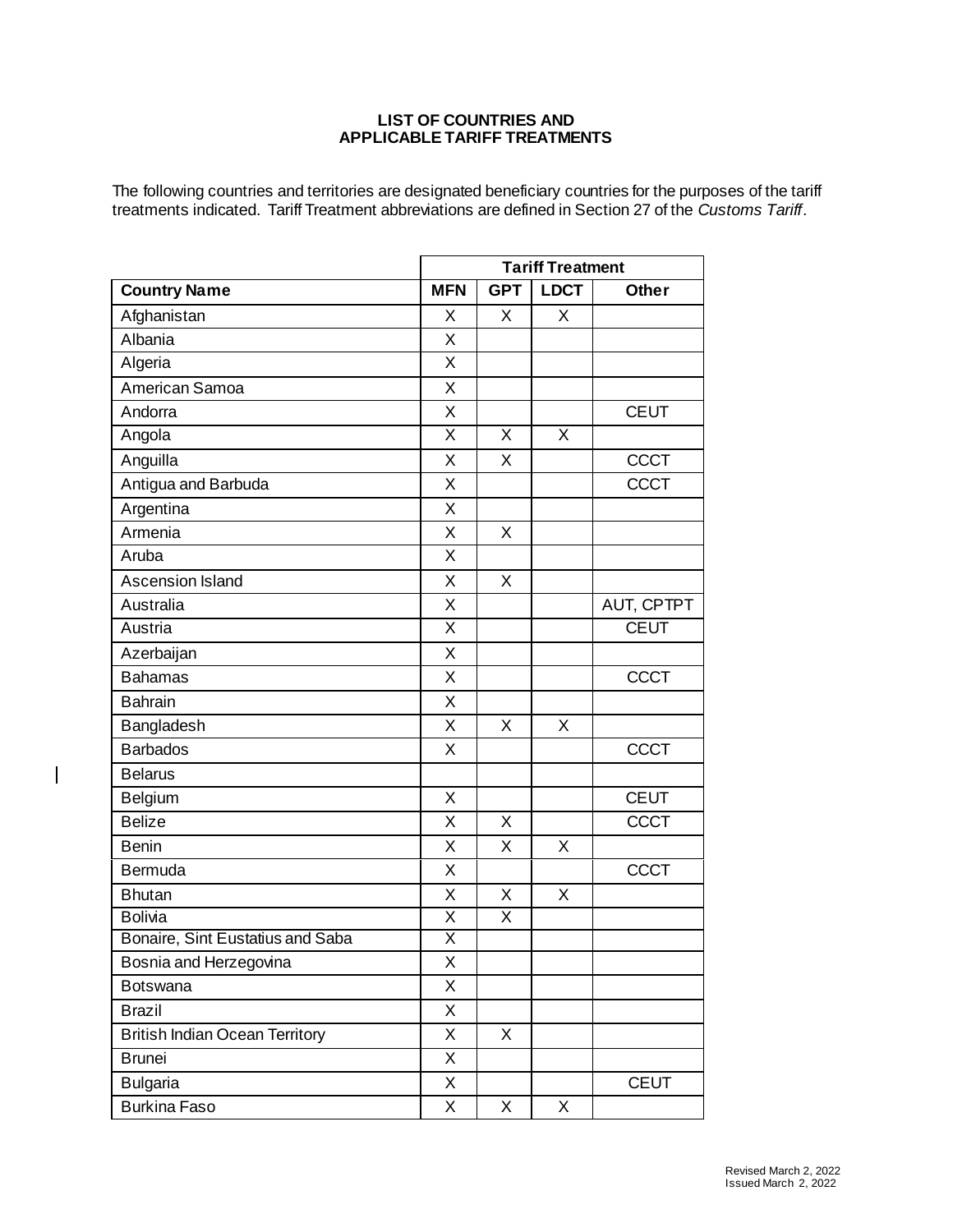|                              |            | <b>Tariff Treatment</b> |             |              |  |
|------------------------------|------------|-------------------------|-------------|--------------|--|
| <b>Country Name</b>          | <b>MFN</b> | <b>GPT</b>              | <b>LDCT</b> | <b>Other</b> |  |
| <b>Burma</b>                 | X          | X                       | X           |              |  |
| <b>Burundi</b>               | X          | X                       | X           |              |  |
| Cambodia                     | X          | X                       | X           |              |  |
| Cameroon                     | X          | X                       |             |              |  |
| Canary Islands               | X          | X                       |             | <b>CEUT</b>  |  |
| Cape Verde                   | X          | X                       | X           |              |  |
| Cayman Islands               | X          |                         |             | <b>CCCT</b>  |  |
| Central African Republic     | X          | X                       | X           |              |  |
| Ceuta and Melilla            | X          | X                       |             | <b>CEUT</b>  |  |
| Chad                         | X          | X                       | X           |              |  |
| <b>Channel Islands</b>       | X          |                         |             | <b>UKT</b>   |  |
| Chile                        | X          |                         |             | <b>CT</b>    |  |
| China                        | X          |                         |             |              |  |
| Christmas Island             | X          | X                       |             |              |  |
| Cocos (Keeling) Islands      | X          | X                       |             |              |  |
| Colombia                     | X          |                         |             | <b>COLT</b>  |  |
| Comoros                      | X          | X                       | X           |              |  |
| Congo                        | X          | X                       |             |              |  |
| Cook Islands                 | X          | X                       |             |              |  |
| Costa Rica                   | X          |                         |             | <b>CRT</b>   |  |
| Côte d'Ivoire                | X          | X                       |             |              |  |
| Croatia                      | X          |                         |             | <b>CEUT</b>  |  |
| Cuba                         | X          |                         |             |              |  |
| Curaçao                      | X          |                         |             |              |  |
| Cyprus                       | X          |                         |             | <b>CEUT</b>  |  |
| <b>Czech Republic</b>        | X          |                         |             | <b>CEUT</b>  |  |
| Democratic Republic of Congo | X          | X                       | X           |              |  |
| Denmark                      | X          |                         |             | <b>CEUT</b>  |  |
| Djibouti                     | X          | X                       | X           |              |  |
| Dominica                     | X          |                         |             | <b>CCCT</b>  |  |
| Dominican Republic           | X          |                         |             |              |  |
| Ecuador                      | X          |                         |             |              |  |
| Egypt                        | X          | X                       |             |              |  |
| El Salvador                  | X          | $\mathsf{X}$            |             |              |  |
| <b>Equatorial Guinea</b>     | X          |                         |             |              |  |
| Eritrea                      | X          | X                       | X           |              |  |
| Estonia                      | X          |                         |             | <b>CEUT</b>  |  |
| Ethiopia                     | X          | X                       | X           |              |  |
| Falkland Islands             | X          | X                       |             |              |  |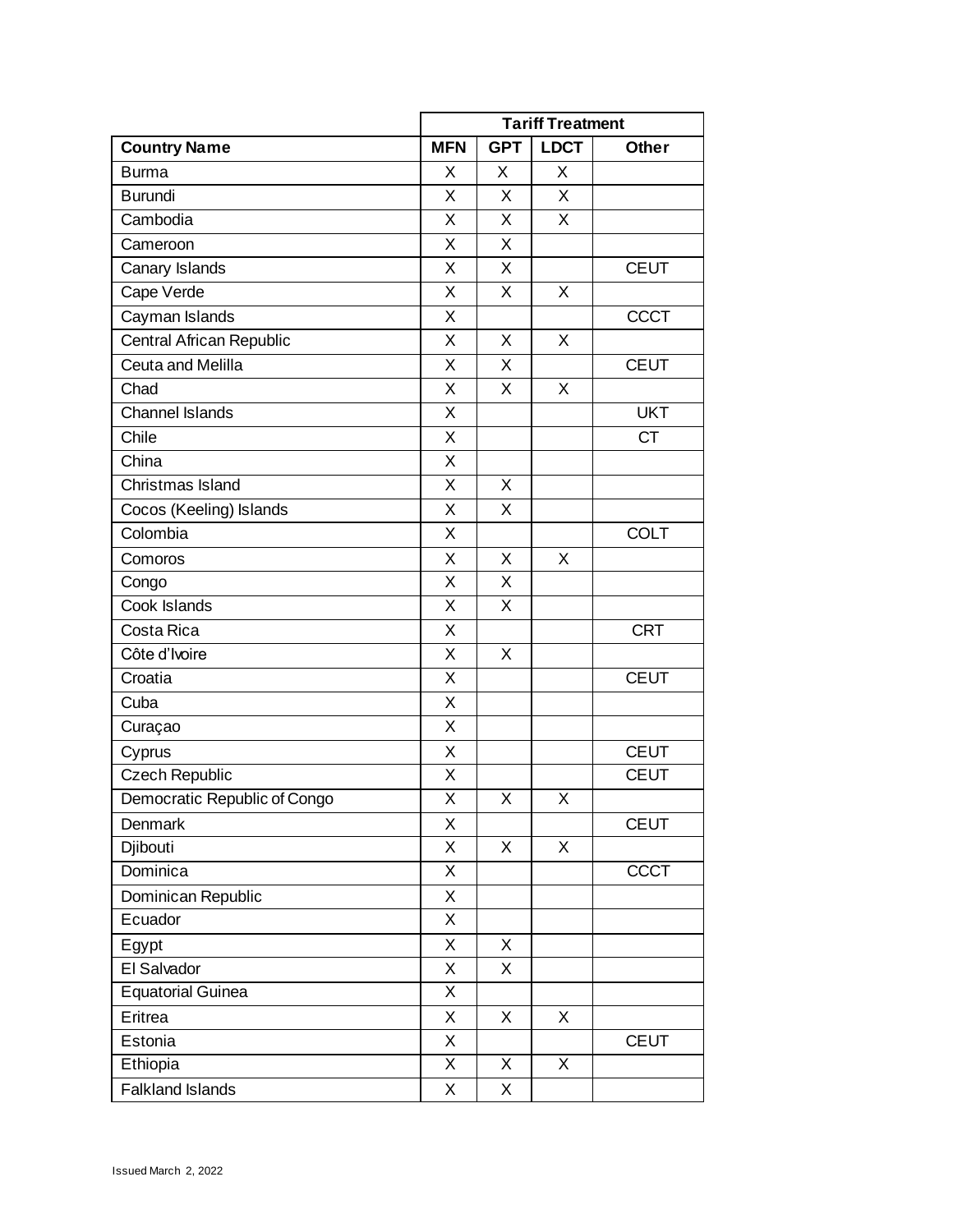|                                                  | <b>Tariff Treatment</b> |            |             |              |
|--------------------------------------------------|-------------------------|------------|-------------|--------------|
| <b>Country Name</b>                              | <b>MFN</b>              | <b>GPT</b> | <b>LDCT</b> | <b>Other</b> |
| Faroe Islands                                    | X                       |            |             |              |
| Fiji                                             | X                       | X          |             |              |
| Finland                                          | X                       |            |             | <b>CEUT</b>  |
| France                                           | X                       |            |             | <b>CEUT</b>  |
| French Guiana                                    | X                       |            |             | <b>CEUT</b>  |
| French Polynesia                                 | X                       |            |             |              |
| <b>French Southern and Antarctic Territories</b> | X                       | X          |             |              |
| Gabon                                            | X                       |            |             |              |
| Gambia                                           | X                       | X          | X           |              |
| Georgia                                          | X                       | X          |             |              |
| Germany                                          | X                       |            |             | <b>CEUT</b>  |
| Ghana                                            | X                       | X          |             |              |
| Gibraltar                                        | X                       |            |             | <b>UKT</b>   |
| Greece                                           | $\overline{X}$          |            |             | <b>CEUT</b>  |
| Greenland                                        | X                       |            |             |              |
| Grenada                                          | X                       |            |             | <b>CCCT</b>  |
| Guadeloupe                                       | X                       |            |             | <b>CEUT</b>  |
| Guam                                             | X                       |            |             |              |
| Guatemala                                        | X                       | $\times$   |             |              |
| Guinea                                           | X                       | X          | X           |              |
| Guinea-Bissau                                    | X                       | X          | X           |              |
| Guyana                                           | X                       | X          |             | <b>CCCT</b>  |
| Haiti                                            | X                       | X          | X           |              |
| Honduras                                         | X                       | X          |             | <b>HNT</b>   |
| Hong Kong                                        | X                       |            |             |              |
| Hungary                                          | X                       |            |             | <b>CEUT</b>  |
| Iceland                                          | X                       |            |             | IT           |
| India                                            | X                       |            |             |              |
| Indonesia                                        | X                       |            |             |              |
| Iran                                             | X                       |            |             |              |
| Iraq                                             | X                       | X          |             |              |
| Ireland                                          | $\mathsf X$             |            |             | <b>CEUT</b>  |
| Isle of Man                                      | X                       |            |             | <b>UKT</b>   |
| Israel                                           | $\mathsf X$             |            |             | <b>CIAT</b>  |
| Italy                                            | $\mathsf X$             |            |             | <b>CEUT</b>  |
| Jamaica                                          | X                       |            |             | CCCT         |
| Japan                                            | X                       |            |             | <b>CPTPT</b> |
| Jordan                                           | $\overline{\mathsf{X}}$ |            |             | JT           |
| Kazakhstan                                       | X                       |            |             |              |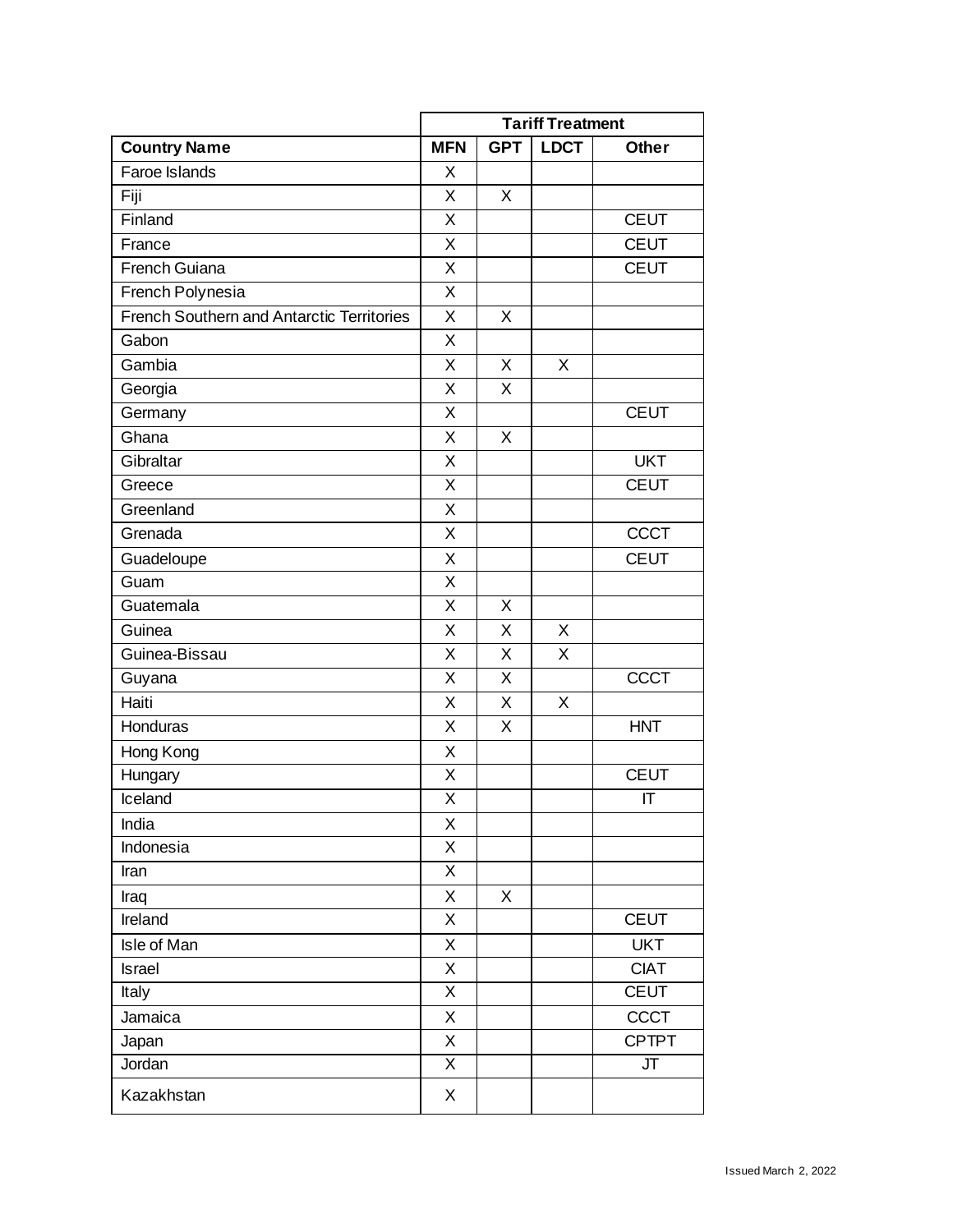|                     |                         | <b>Tariff Treatment</b> |             |              |  |
|---------------------|-------------------------|-------------------------|-------------|--------------|--|
| <b>Country Name</b> | <b>MFN</b>              | <b>GPT</b>              | <b>LDCT</b> | <b>Other</b> |  |
| Kenya               | X                       | X                       |             |              |  |
| Kiribati            | X                       | X                       | $\sf X$     |              |  |
| Kosovo              | X                       |                         |             |              |  |
| Kuwait              | X                       |                         |             |              |  |
| Kyrgyzstan          | X                       | X                       |             |              |  |
| Laos                | X                       | X                       | X           |              |  |
| Latvia              | X                       |                         |             | <b>CEUT</b>  |  |
| Lebanon             | X                       |                         |             |              |  |
| Lesotho             | X                       | X                       | X           |              |  |
| Liberia             | X                       | X                       | X           |              |  |
| Libya               | X                       |                         |             |              |  |
| Liechtenstein       | X                       |                         |             | <b>SLT</b>   |  |
| Lithuania           | X                       |                         |             | <b>CEUT</b>  |  |
| Luxembourg          | $\overline{\mathsf{X}}$ |                         |             | <b>CEUT</b>  |  |
| Macao               | Χ                       |                         |             |              |  |
| Macedonia           | X                       |                         |             |              |  |
| Madagascar          | X                       | X                       | X           |              |  |
| Malawi              | X                       | X                       | X           |              |  |
| Malaysia            | X                       |                         |             |              |  |
| Maldives            | X                       |                         |             |              |  |
| Mali                | X                       | X                       | X           |              |  |
| Malta               | X                       |                         |             | <b>CEUT</b>  |  |
| Mariana Islands     | X                       |                         |             |              |  |
| Marshall Islands    | X                       | X                       |             |              |  |
| Martinique          | X                       |                         |             | <b>CEUT</b>  |  |
| Mauritania          | X                       | X                       | X           |              |  |
| <b>Mauritius</b>    | Χ                       |                         |             |              |  |
| Mayotte             | Χ                       |                         |             | <b>CEUT</b>  |  |
| Mexico              | X                       |                         |             | MXT, CPTPT   |  |
| Micronesia          | Χ                       | X                       |             |              |  |
| Moldova             | X                       | Χ                       |             |              |  |
| Monaco              | X                       |                         |             | <b>CEUT</b>  |  |
| Mongolia            | X                       | X                       |             |              |  |
| Montenegro          | X                       |                         |             |              |  |
| Montserrat          | X                       | X                       |             | <b>CCCT</b>  |  |
| Morocco             | Χ                       | X                       |             |              |  |
| Mozambique          | Χ                       | X                       | X           |              |  |
| Namibia             | $\overline{\mathsf{x}}$ |                         |             |              |  |
| Nauru               | X                       | X                       |             |              |  |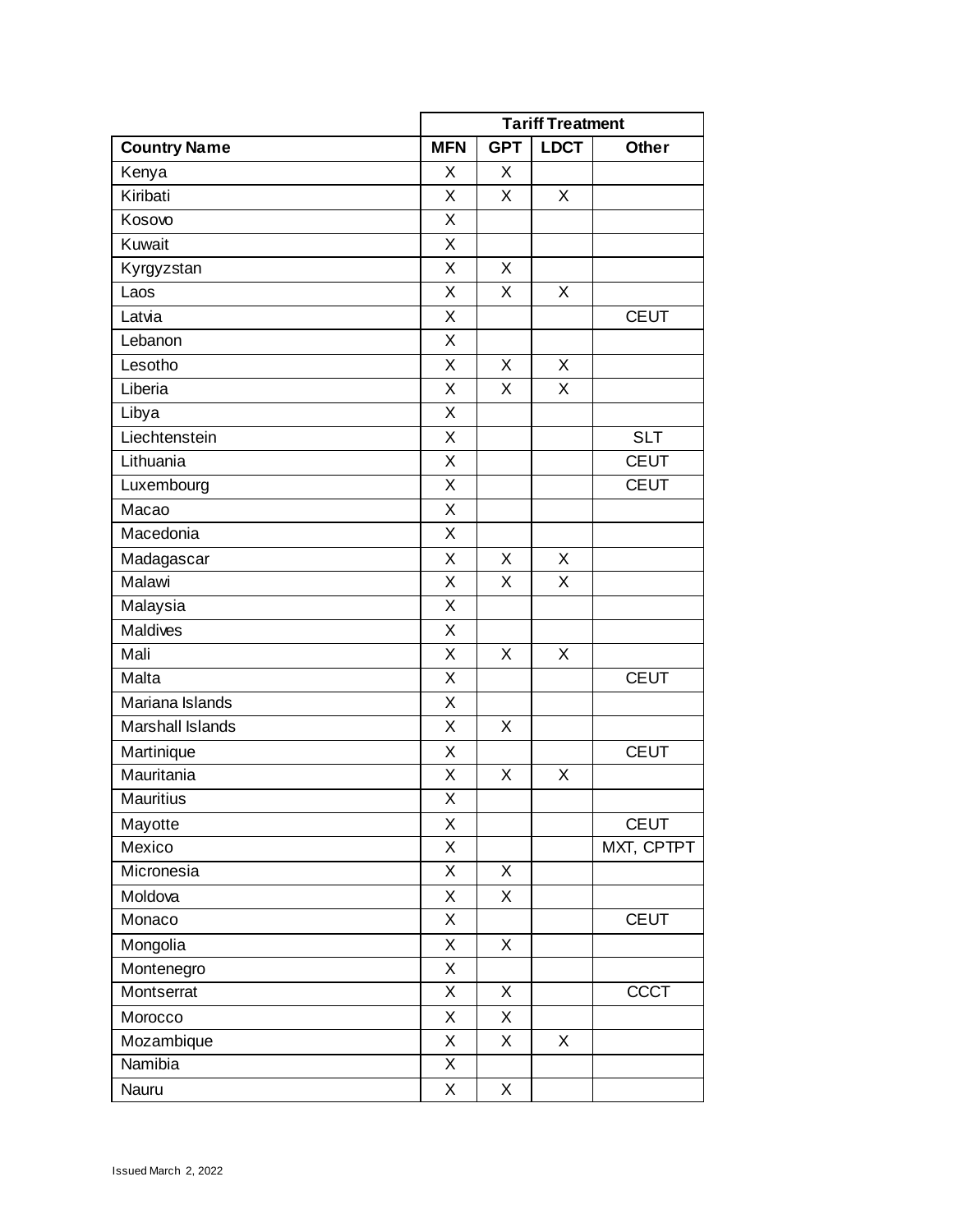|                                  |                         | <b>Tariff Treatment</b> |             |              |
|----------------------------------|-------------------------|-------------------------|-------------|--------------|
| <b>Country Name</b>              | <b>MFN</b>              | <b>GPT</b>              | <b>LDCT</b> | <b>Other</b> |
| Nepal                            | X                       | X                       | X           |              |
| Netherlands                      | Χ                       |                         |             | <b>CEUT</b>  |
| New Caledonia and Dependencies   | X                       |                         |             |              |
| New Zealand                      | X                       |                         |             | NZT, CPTPT   |
| Nicaragua                        | X                       | X                       |             |              |
| Niger                            | X                       | X                       | X           |              |
| Nigeria                          | X                       | X                       |             |              |
| <b>Niue</b>                      | X                       | X                       |             |              |
| Norfolk Island                   | X                       | X                       |             |              |
| Norway                           | X                       |                         |             | <b>NT</b>    |
| Oman                             | X                       |                         |             |              |
| Pakistan                         | X                       | X                       |             |              |
| Palau                            | X                       |                         |             |              |
| Panama                           | X                       |                         |             | <b>PAT</b>   |
| Papua New Guinea                 | X                       | X                       |             |              |
| Paraguay                         | X                       | X                       |             |              |
| Peru                             | Χ                       |                         |             | PT, CPTPT    |
| Philippines                      | Χ                       | X                       |             |              |
| Pitcairn                         | X                       | X                       |             |              |
| Poland                           | X                       |                         |             | <b>CEUT</b>  |
| Portugal                         | X                       |                         |             | <b>CEUT</b>  |
| Puerto Rico                      | $\overline{\mathsf{x}}$ |                         |             | <b>UST</b>   |
| Qatar                            | X                       |                         |             |              |
| Réunion                          | X                       |                         |             | <b>CEUT</b>  |
| Romania                          | X                       |                         |             | <b>CEUT</b>  |
| Russia                           |                         |                         |             |              |
| Rwanda                           | X                       | X                       | X           |              |
| Saint Barthélemy                 | Χ                       |                         |             | <b>CEUT</b>  |
| Saint Helena and Dependencies    | X                       | X                       |             |              |
| Saint Kitts and Nevis            | X                       |                         |             | <b>CCCT</b>  |
| Saint Lucia                      | Χ                       |                         |             | <b>CCCT</b>  |
| <b>Saint Martin</b>              | X                       |                         |             | <b>CEUT</b>  |
| Saint Pierre and Miquelon        | X                       |                         |             |              |
| Saint Vincent and the Grenadines | X                       |                         |             | <b>CCCT</b>  |
| Samoa                            | X                       | X                       | X           |              |
| San Marino                       | Χ                       |                         |             | <b>CEUT</b>  |
| Sao Tome and Principe            | X                       | X                       | X           |              |
| Saudi Arabia                     | X                       |                         |             |              |
| Senegal                          | X                       | X                       | X           |              |

 $\begin{array}{c} \hline \end{array}$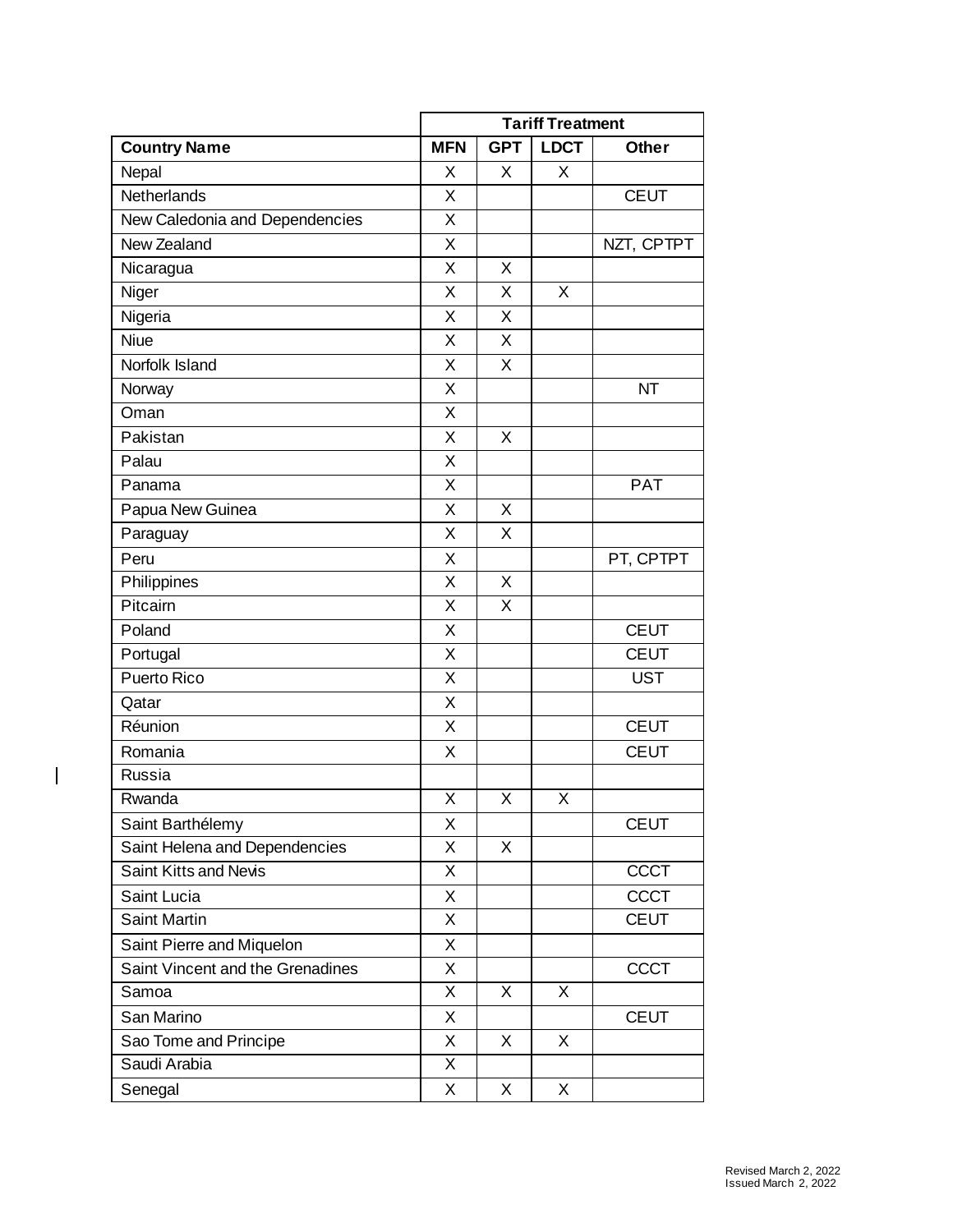|                                                        | <b>Tariff Treatment</b> |            |             |              |
|--------------------------------------------------------|-------------------------|------------|-------------|--------------|
| <b>Country Name</b>                                    | <b>MFN</b>              | <b>GPT</b> | <b>LDCT</b> | <b>Other</b> |
| Serbia                                                 | X                       |            |             |              |
| Seychelles                                             | X                       |            |             |              |
| Sierra Leone                                           | X                       | Χ          | X           |              |
| Singapore                                              | X                       |            |             | <b>CPTPT</b> |
| Sint Maarten                                           | X                       |            |             |              |
| Slovakia                                               | X                       |            |             | <b>CEUT</b>  |
| Slovenia                                               | X                       |            |             | <b>CEUT</b>  |
| Solomon Islands                                        | Χ                       | X          | X           |              |
| Somalia                                                | Χ                       | X          | X           |              |
| South Africa                                           | X                       |            |             |              |
| South Georgia and the South Sandwich<br><b>Islands</b> | X                       |            |             |              |
| South Korea                                            | X                       |            |             | <b>KRT</b>   |
| South Sudan                                            | X                       | X          | X           |              |
| Spain                                                  | X                       |            |             | <b>CEUT</b>  |
| Sri Lanka                                              | X                       | X          |             |              |
| Sudan                                                  | X                       | X          | X           |              |
| Suriname                                               | Χ                       |            |             |              |
| Swaziland                                              | X                       | X          |             |              |
| Sweden                                                 | X                       |            |             | <b>CEUT</b>  |
| Switzerland                                            | X                       |            |             | <b>SLT</b>   |
| Syria                                                  | X                       | X          |             |              |
| Taiwan                                                 | $\overline{\mathsf{x}}$ |            |             |              |
| Tajikistan                                             | X                       | X          |             |              |
| Tanzania                                               | X                       | Χ          | X           |              |
| Thailand                                               | X                       |            |             |              |
| Timor-Leste                                            | X                       | X          | X           |              |
| Togo                                                   | Χ                       | Χ          | Χ           |              |
| Tokelau Islands                                        | X                       | X          |             |              |
| Tonga                                                  | X                       | X          |             |              |
| Trinidad and Tobago                                    | X                       |            |             | <b>CCCT</b>  |
| Tristan Da Cunha                                       | X                       | X          |             |              |
| Tunisia                                                | X                       |            |             |              |
| Turkey                                                 | X                       |            |             |              |
| Turkmenistan                                           | X                       | X          |             |              |
| <b>Turks and Caicos Islands</b>                        | X                       |            |             | <b>CCCT</b>  |
| Tuvalu                                                 | X                       | X          | X           |              |
| Uganda                                                 | X                       | X          | X           |              |
| Ukraine                                                | X                       | X          |             | <b>UAT</b>   |
| <b>United Arab Emirates</b>                            | X                       |            |             |              |